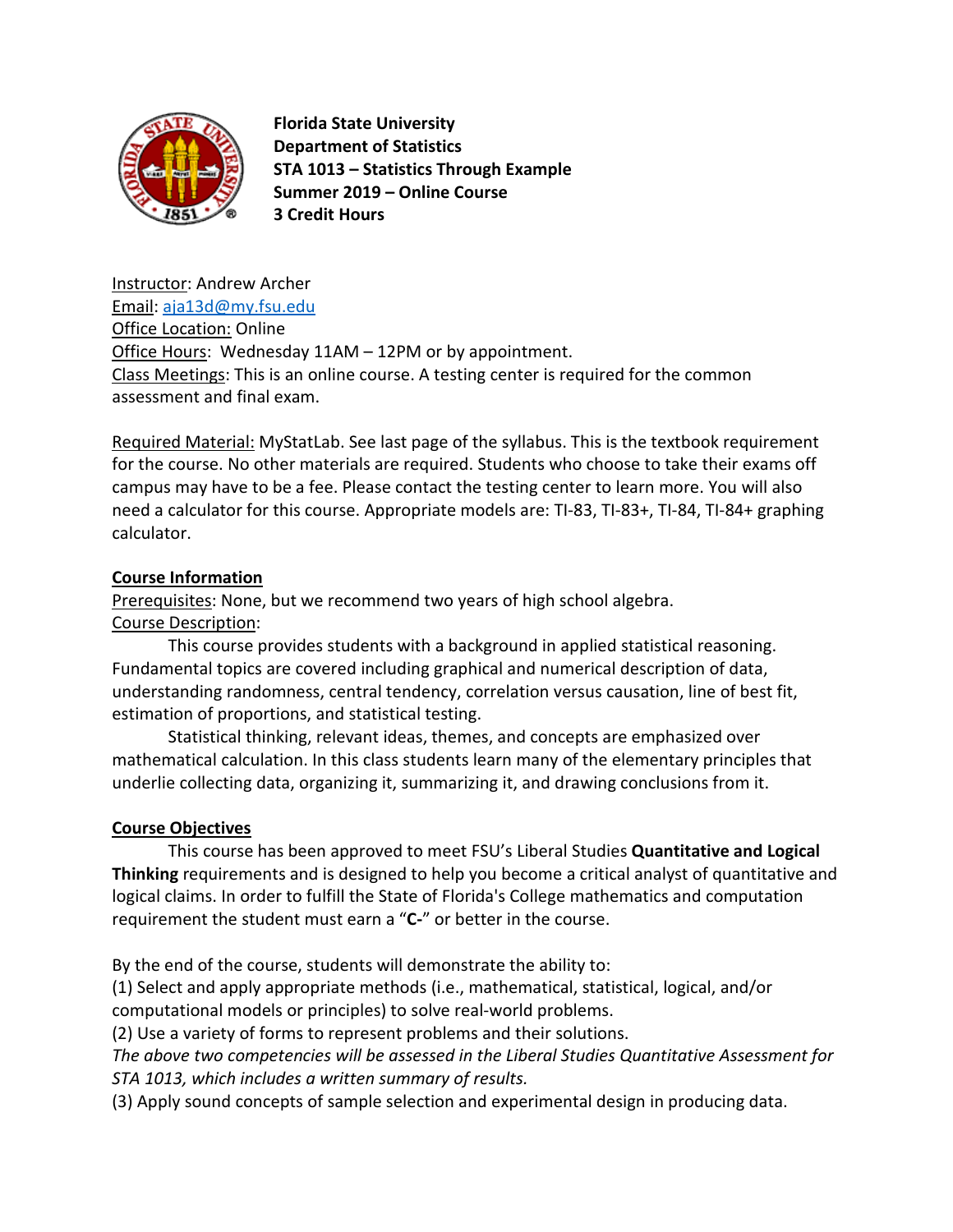(4) Use statistical thinking in the context of work processes, academic endeavors, and everyday life.

(5) Describe how inferential statistical methods are used to make valid judgments based on the data.

(6) Evaluate the validity of statistical results with skepticism based on sensible considerations.

# **Important Dates**

- First Day Attendance: Due by Friday, May 17<sup>th</sup>, 2019 at 11:59PM EDT. There is a "First Day Attendance" assignment on MyStatLab. Complete this to be marked as present so that I am able to ensure you have been able to gain access to MyStatLab.
- Final Exam & Common Assessment: Due by June 21<sup>st</sup>, 2019 at 5:00PM. You will need to go to a testing center between June  $17<sup>th</sup>$  and June  $21<sup>st</sup>$  to take this exam. You are able to take the exam at a testing center other than FSU, however you will need to pay a fee. To find available testing centers please contact the FSU testing center at 850-644-3017. Further information will be posted on Canvas throughout the semester.
- Holidays: Memorial Day (May  $27<sup>th</sup>$ , 2019)

# **Types of Assignments**

- Homework: Homework is assigned on MyStatLab and will always be due on Friday at 11:59PM EDT. Homework is to practice problems for each topic and reinforce lessons from the topic and therefore there are unlimited attempts on each homework question. Cooperation with other students on homework is allowed and encouraged. There are lots of questions on homework assignments and they will take a while to complete.
- Quizzes: Quizzes are assigned on MyStatLab and will always be due on Friday at 11:59PM EDT. Quizzes are meant to demonstrate your understanding of the topics in each chapter and therefore can only be taken once. However, there are practice quizzes available for each chapter with unlimited attempts that are great practice to take a couple times before taking the real quiz. Quizzes must be taken individually.
- Discussions: There are discussion boards posted for each chapter on MyStatLab under the discussion tab. Posts are not mandatory; however, if you have any questions about the material you should post to the discussion board. Here you are able to discuss with fellow classmates and in addition I will be going on and answering questions frequently.
- Common Assessment: The common assessment will need to be taken at a testing center. The common assessment will be taken with the final exam and will cover normal distributions and the central limit theorem. You will be allowed two pages of notes (typed or handwritten) front and back on the exam as well as your calculator.
- Final Exam: The final exam will need to be taken at a testing center. The final exam will need to be taken during final exam week between June 17<sup>th</sup> and June 21st. The final exam will be a cumulative exam that covers all nine chapters covered in this course. You will be allowed unlimited amount of notes on the final as well as your calculator.

# **Grading Structure**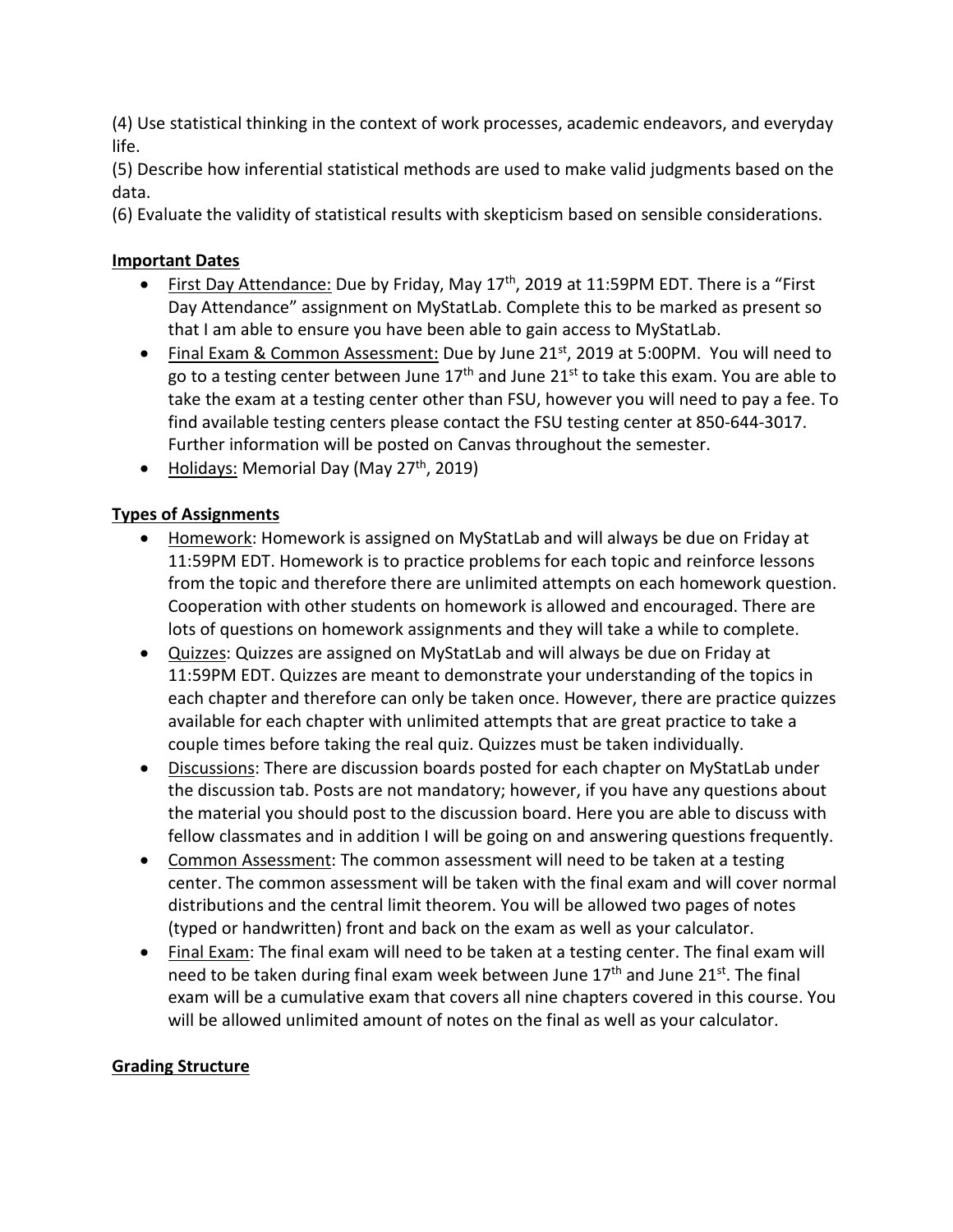- Weights: Homework (30%), Quizzes (30%), Common Assessment (10%), Final Exam (30%). There is no extra credit offered in this course.
- Grades: A (93-100), A- (90-92.9), B+ (87-89.9), B (83-86.9), B- (80-82.9), C+ (77-79.9), C (73-76.9), C- (70-72.9), D+ (67-69.9), D (63-66.9), D- (60-62.9), F (0-60).

## **Late Work**

There will be no late work allowed in this course. You will need to keep up with all of your work in order to succeed in the class.

If you have a well-documented reason for missing an assignment, quiz, or test (such as being in the hospital or a death in the family), send the documentation to me **within one week** of the missed deadline. If appropriate, then you will be allowed an extension to the following Friday and will be able to get full credit on the missed assignment.

# **Grade Appeals**

Errors in grades must be reported within one week of the due date of the assignment in question. If you get an answer wrong on a quiz and believe that you may be right you are able to send an email to me and explain the question, the correct answer, and your justification. The problem will be reviewed and if you are correct, you will receive points back for that question. No grades will be adjusted after June 18<sup>th</sup>, 2019.

# **University Attendance Policy**

Excused absences include documented illness, deaths in the family and other documented crises, call to active military duty or jury duty, religious holy days, and official University activities. These absences will be accommodated in a way that does not arbitrarily penalize students who have a valid excuse. Consideration will also be given to students whose dependent children experience serious illness.

# **Academic Honor Policy**

The Florida State University Academic Honor Policy outlines the University's expectations for the integrity of students' academic work, the procedures for resolving alleged violations of those expectations, and the rights and responsibilities of students and faculty members throughout the process. Students are responsible for reading the Academic Honor Policy and for living up to their pledge to "...be honest and truthful and...[to] strive for personal and institutional integrity at Florida State University."<sup>[2]</sup> (Florida State University Academic Honor Policy, found at [http://fda.fsu.edu/academic-resources/academic-integrity-and](http://fda.fsu.edu/academic-resources/academic-integrity-and-grievances/academic-honor-policy)[grievances/academic-honor-policy.](http://fda.fsu.edu/academic-resources/academic-integrity-and-grievances/academic-honor-policy))

### **Americans With Disabilities Act**

Students with disabilities needing academic accommodation should:

(1) register with and provide documentation to the Student Disability Resource Center; and (2) bring a letter to the instructor indicating the need for accommodation and what type. Please note that instructors are not allowed to provide classroom accommodation to a student until appropriate verification from the Student Disability Resource Center has been provided. This syllabus and other class materials are available in alternative format upon request.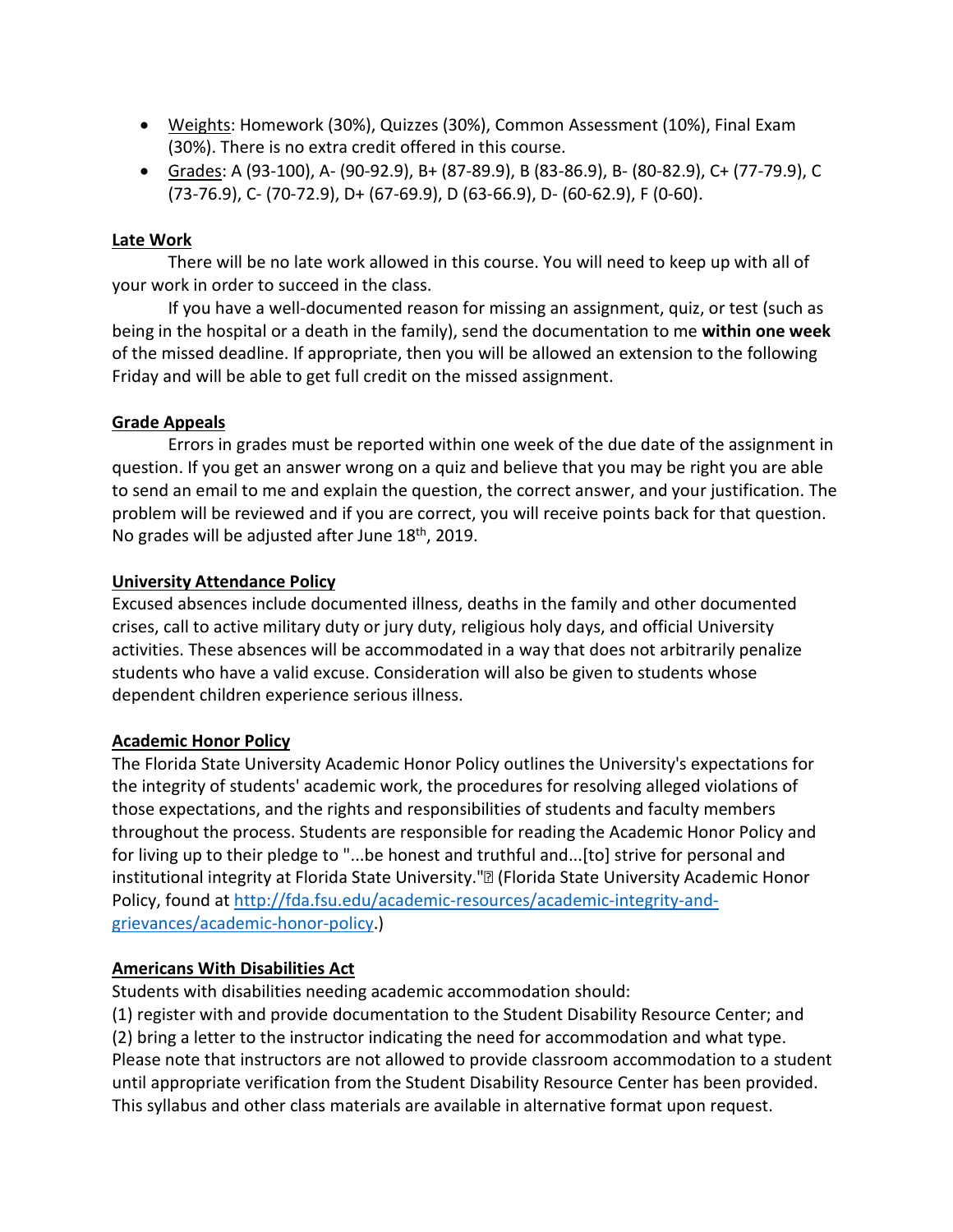For more information about services available to FSU students with disabilities, contact the: Student Disability Resource Center 874 Traditions Way 108 Student Services Building Florida State University Tallahassee, FL 32306-4167 (850) 644-9566 (voice) (850) 644-8504 (TDD) sdrc@admin.fsu.edu <http://www.disabilitycenter.fsu.edu/>

# **Syllabus Change Policy**

Except for changes that substantially affect implementation of the evaluation (grading) statement, this syllabus is a guide for the course and is subject to change with advance notice.

# **Note on Technology-dependent Assessments**

This course is heavily technology-dependent. While we will do our best to work with you on technology issues, please be aware that if you take an assessment but we can find absolutely no record of the fact, then we will not be able to give you credit for it.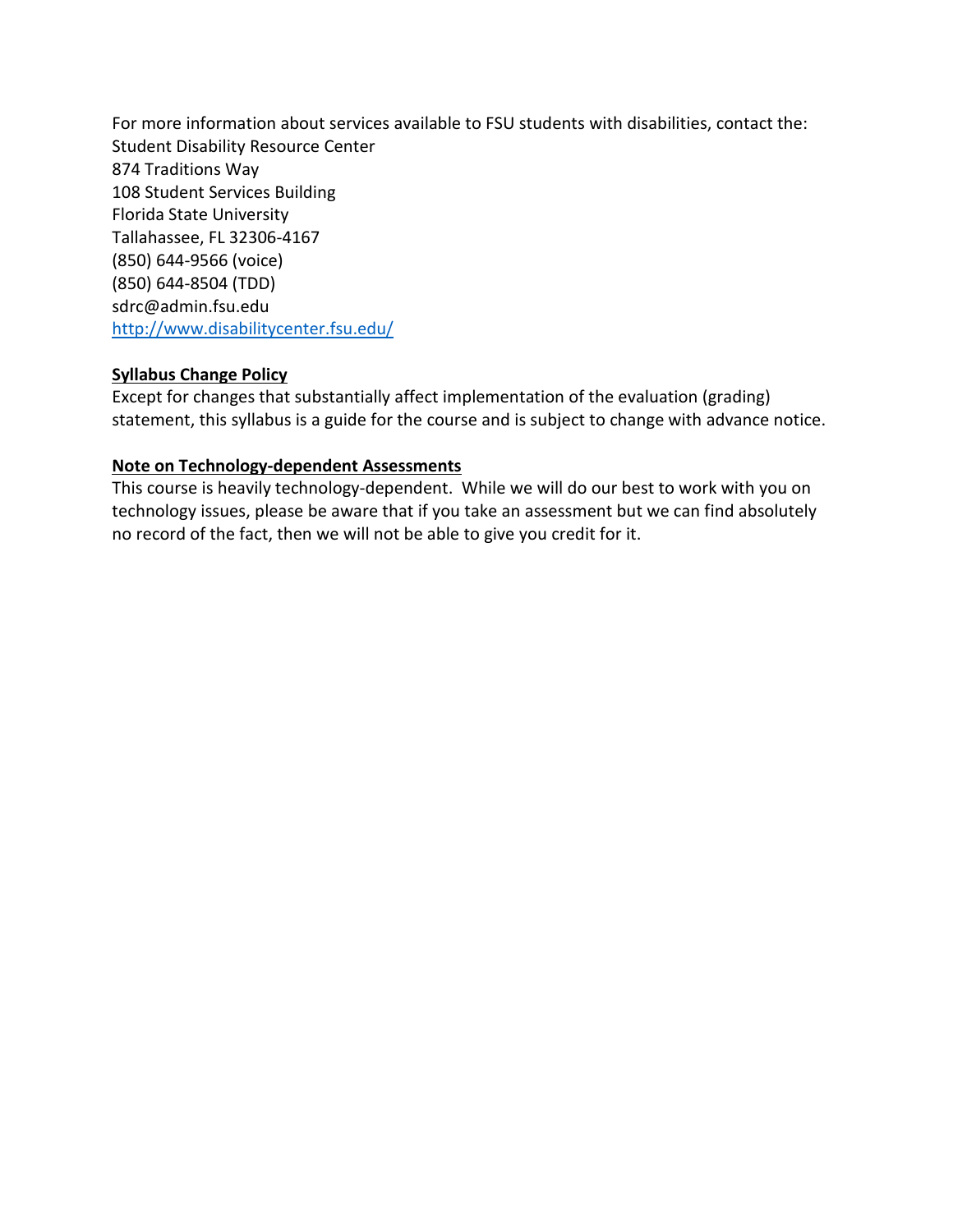# **Pacing Schedule**

\*Discussion boards are posted for each chapter in order for you to discuss with your fellow classmates any questions you may have about the material. This is not required but you may find it useful.

\*ALL ASSIGNMENTS ARE DUE BY 11:59PM ET. Each chapter has homework and a quiz. \*You are welcome to work ahead on your work in MyStatLab if you wish.

| <b>Week</b>                | <b>Due Date</b>                     | <b>Chapter Due</b>             |
|----------------------------|-------------------------------------|--------------------------------|
| Week 1 (May 13 - May 17)   | May. 17th                           | <b>First Day Attendance</b>    |
|                            | May 24th                            | Chapter 1 Due                  |
|                            |                                     | "Speaking of Statistics"       |
|                            |                                     | Chapter 2 Due                  |
|                            |                                     | "Measurement in Statistics"    |
| Week 2 (May 20 - May 24)   | May 24th                            | Chapter 3 Due                  |
|                            |                                     | "Visual Displays of Data"      |
|                            |                                     | Chapter 4 Due                  |
|                            |                                     | "Describing Data"              |
| Week 3 (May 27 – May 31)   | May $31st$                          |                                |
|                            |                                     | Chapter 5 Due                  |
|                            |                                     | "A Normal World"               |
|                            |                                     |                                |
| Week 4 (June $3 -$ June 7) | June 7 <sup>th</sup>                | Chapter 6 Due                  |
|                            |                                     | "Probability in Statistics"    |
|                            |                                     | Chapter 7 Due                  |
|                            |                                     | "Correlation and Causality"    |
| Week 5 (June 10 - June 14) | June 14 <sup>th</sup>               | Chapter 8 Due                  |
|                            |                                     | "From Samples to               |
|                            |                                     | Populations"                   |
|                            |                                     |                                |
| Week 6 (June 17- June 21)  | June 21st<br>June 21st by 5:00 P.M. | Chapter 9 Due                  |
|                            |                                     | "Hypothesis Testing"           |
|                            |                                     |                                |
|                            |                                     | <b>Final Exam &amp; Common</b> |
|                            |                                     | Assessment                     |
|                            |                                     | (Testing Center)               |